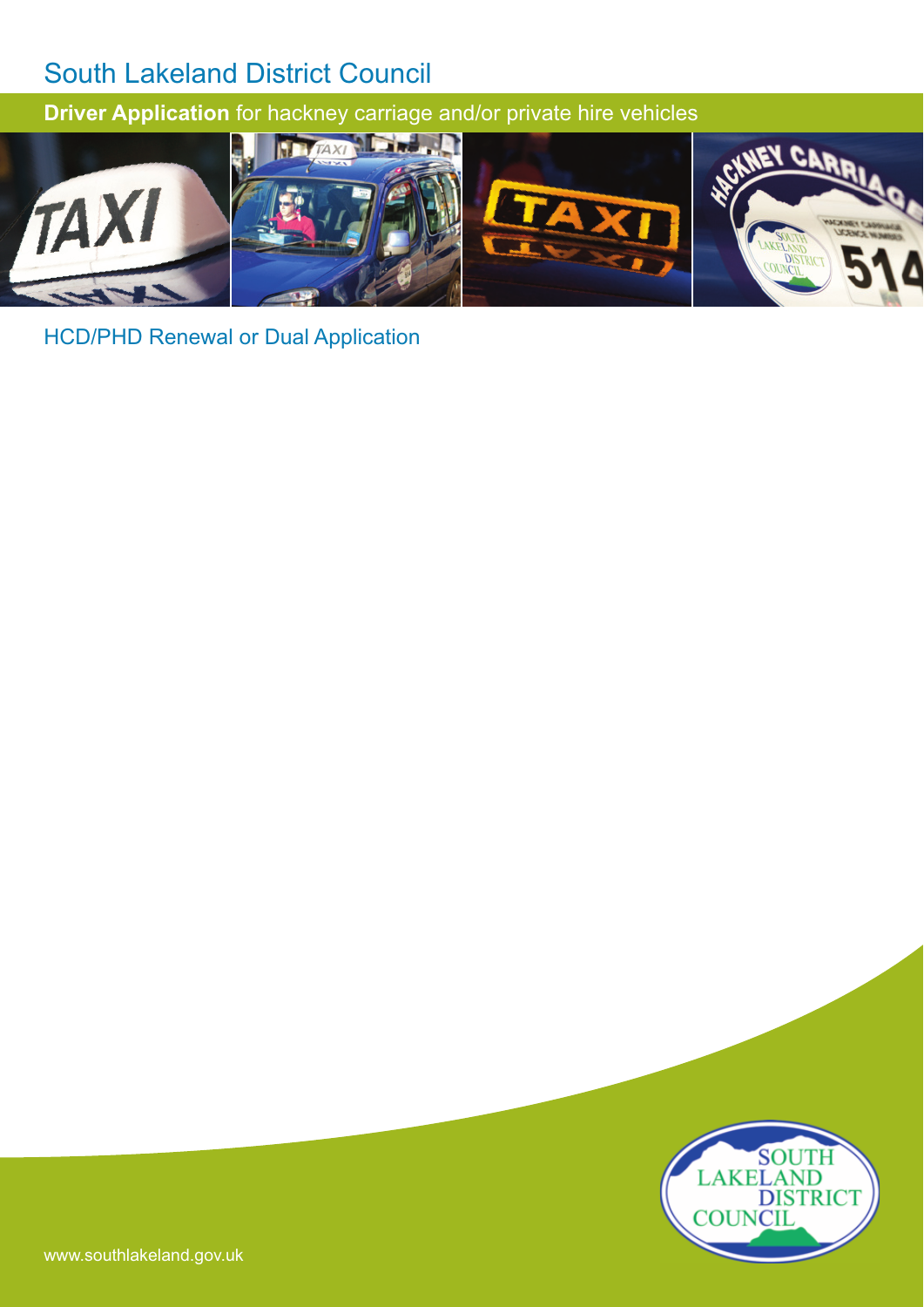### **Driver Application** for hackney carriage and/or private hire vehicles

### HCD/PHD Renewal or Dual Application

#### **Local Government (Miscellaneous Provisions) Act 1976**

#### **Application to renew a licence to drive a hackney carriage and/or private hire vehicle or grant of a dual licence**

Please answer all sections.

| A. Your details                                    |                           |                                      |  |
|----------------------------------------------------|---------------------------|--------------------------------------|--|
| Full name(s)                                       |                           | Date of birth                        |  |
| <b>Address</b>                                     |                           |                                      |  |
| Postcode                                           |                           |                                      |  |
| Telephone no.                                      |                           | Mobile no.                           |  |
| Email                                              |                           |                                      |  |
| Are you entitled to work<br>in the United Kingdom? | Yes $\Box$                | $No$ $\square$                       |  |
| You will need to provide                           | If you are from:          | You will need to provide:            |  |
| evidence of this<br>entitlement to work.           | UK or Republic of Ireland | Birth certificate or passport $\Box$ |  |
|                                                    | <b>EU National</b>        | Immigration status share code* □     |  |
|                                                    | <b>Rest of World</b>      | Passport & Visa □                    |  |

• Immigration status share codes can be provied by visiting: **www.gov.uk/view-prove-immigration-status**

| <b>B.</b> Type of licence                                                                                                        |                                                                                     |                             |  |  |
|----------------------------------------------------------------------------------------------------------------------------------|-------------------------------------------------------------------------------------|-----------------------------|--|--|
| 1. I wish to apply for a licence to drive:                                                                                       | Hackney carriage $\Box$                                                             | Private hire vehicle $\Box$ |  |  |
| 2. Hackney Driver - State employers<br>name or 'self employed':                                                                  |                                                                                     |                             |  |  |
| 3. Private Hire Driver - State Operators Licence<br>Number:                                                                      |                                                                                     |                             |  |  |
| 4. What is the number and expiry date of<br>your current HCD/PHD licence?                                                        | Licence number:                                                                     | Expiry date:                |  |  |
| 5. Has any previous application for a hackney<br>carriage or private hire vehicle drivers' licence<br>been rejected?             | Yes $\Box$ - please explain why<br>in B10                                           | No.<br>П                    |  |  |
| 6. Have you ever had a hackney carriage or<br>private hire vehicle drivers' licence suspended<br>or revoked or allowed to lapse? | Yes $\Box$ - please explain why<br>in $B10 - if$ lapsed, give the<br>date it lapsed | п<br>No.                    |  |  |
| 7. Do you intend to register with the DBS update<br>service?                                                                     | Yes $\Box$                                                                          | No<br>П                     |  |  |
| 8. I confirm that the council can check my<br>DBS disclosure status on line.                                                     | Yes<br>$\Box$                                                                       | No<br>П                     |  |  |
| 9. Have you used a separate sheet?                                                                                               | Yes<br>$\Box$                                                                       | No<br>П                     |  |  |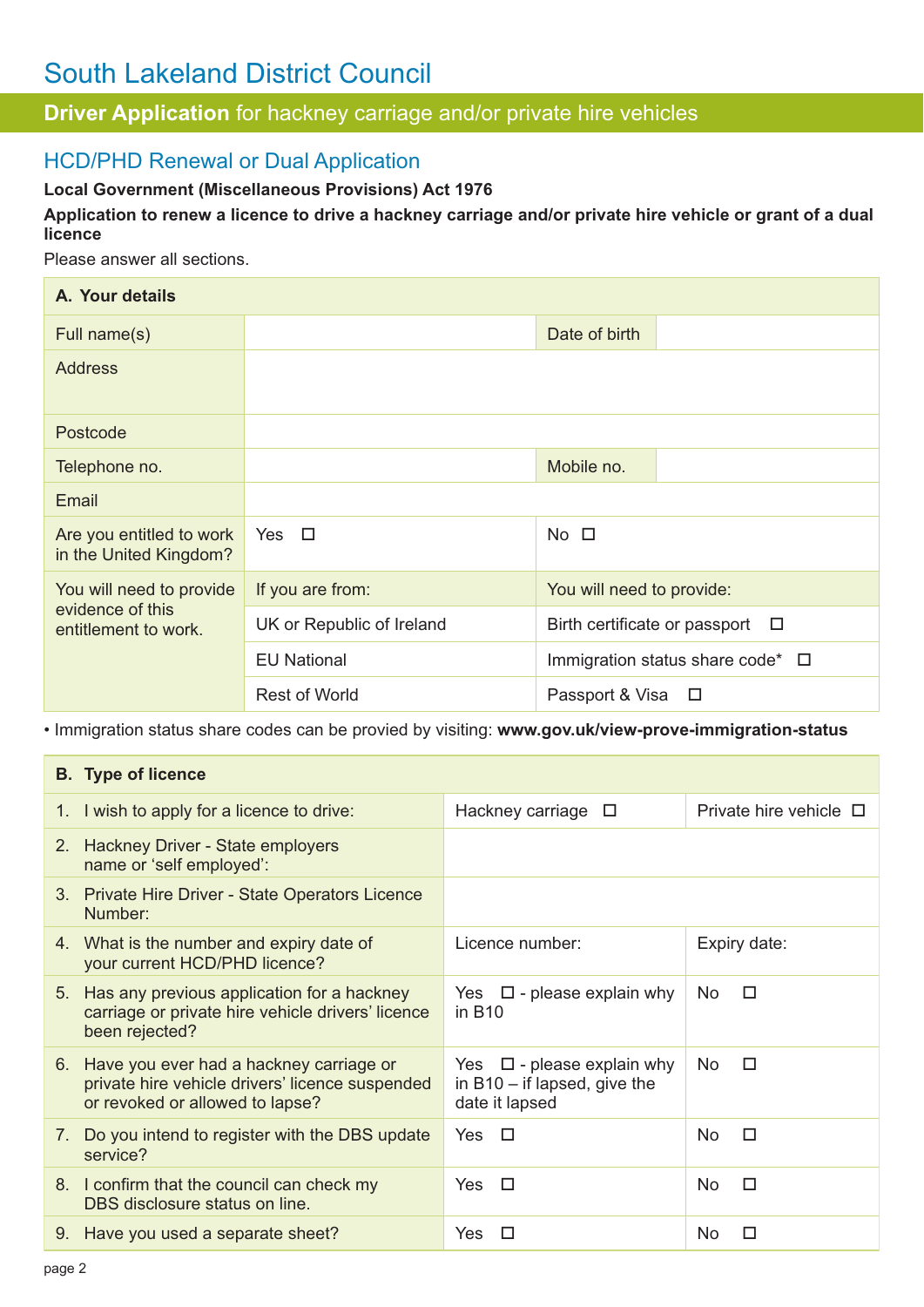#### **Driver Application** for hackney carriage and/or private hire vehicles

| B. Type of licence (cont.)                                                                                                                         |
|----------------------------------------------------------------------------------------------------------------------------------------------------|
| 10. Please use this section to provide information about your answers in B5 or B6.<br>If there is insufficient space, please use a separate sheet. |
|                                                                                                                                                    |
|                                                                                                                                                    |
|                                                                                                                                                    |

I hereby apply for the grant of the licence(s) specified in B2/B3 on page 1.

I declare that I have, for at least twelve months prior to the date of this application, held a driving licence, not being a provisional driving licence, that authorises me to drive on a road a motor vehicle of the following groups (delete as necessary): **B (Cars, motor vehicles under 3500kg and not more than 8 passenger seats) – B Auto (Cars etc with automatic transmission)** 

I hereby give SLDC consent to view my driving licence information through the government digital enquiry service (**www.gov.uk/view-driving-licence**) and understand that details of my DVLA record and National Insurance number will be shared with other government departments (HMRC and DWP) to check my identity, as described in the **DVLA Privacy Policy** - **www.viewdrivingrecord.service.gov.uk/privacypolicy** 

| w<br>. |
|--------|
|--------|

I understand that if I knowingly or recklessly make a false statement, or omit any material particulars in giving the above information I may be liable to prosecution under Section 57 of the Local Government (Miscellaneous Provisions) Act 1976.

As from 4 April 2022, if you renew or apply for a subsequent licence you will have to do a tax check and provide SLDC with your tax check code (issued within the last 120 days). A tax check confirms that you are registered for tax, you can complete your tax check by visiting **www.gov.uk\guidance\confirm-your-taxresponsibilites-when-applying-for-a-taxi-private–hire-or-scrap-metal-licence** 

Tax check code:

Failure to provide a tax check code will result in your renewal application being refused.

| I have read and understand the requirements that are outlined above. |  |       |  |  |
|----------------------------------------------------------------------|--|-------|--|--|
| Signed:                                                              |  | Date: |  |  |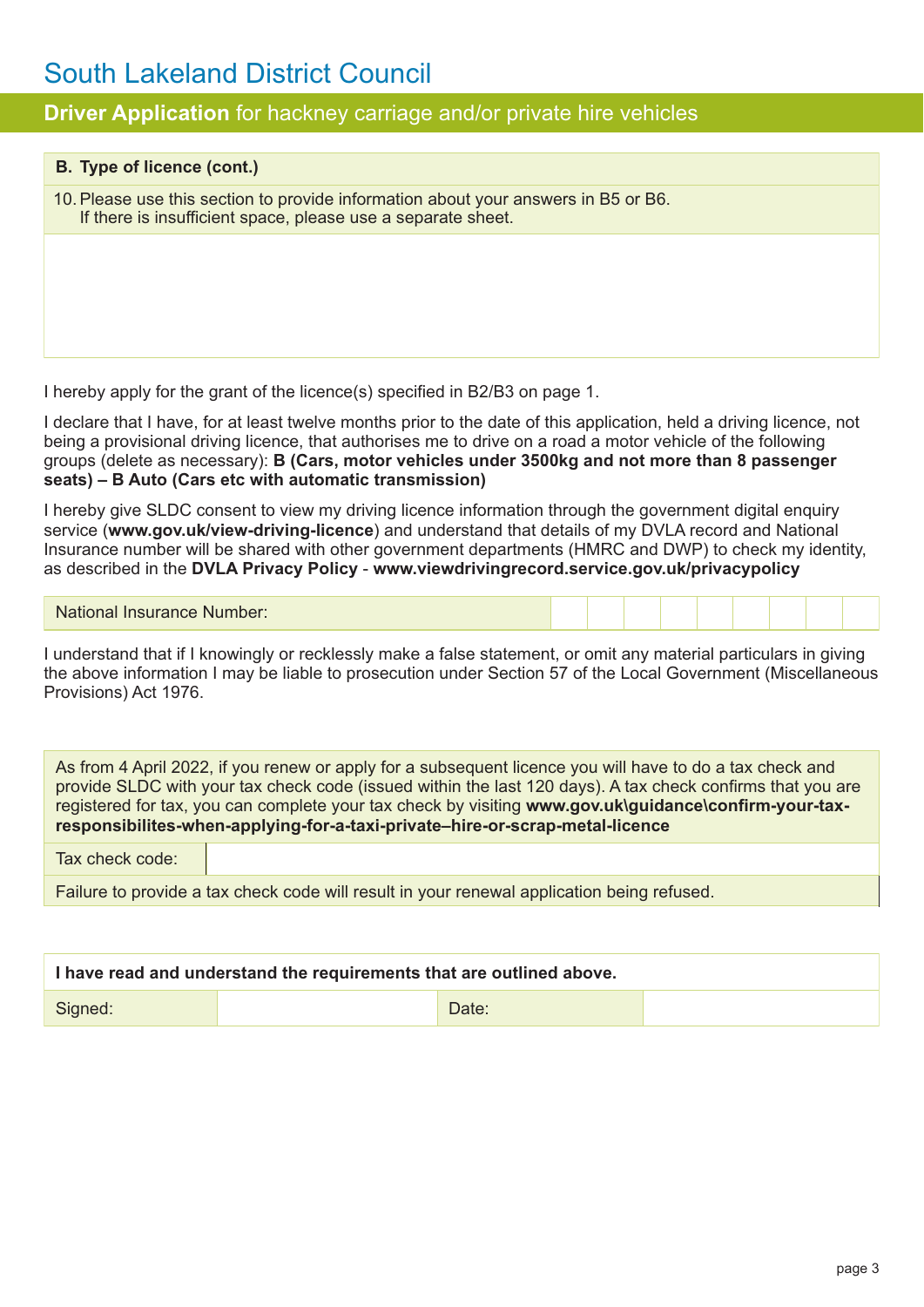### **Driver Application** for hackney carriage and/or private hire vehicles

#### **The following documents are enclosed:-**

| <b>C. Documents to enclose</b>                                                                                                     | Please tick where appropriate |                   |
|------------------------------------------------------------------------------------------------------------------------------------|-------------------------------|-------------------|
|                                                                                                                                    | Enclosed?                     | Official use only |
| 1. My current UK driving licence and counterpart if applicable, or; my EU<br>driving licence and DVLA counterpart                  | п                             | п                 |
| 2. Disclosure & Barring Service Enhanced Disclosure Application Form                                                               | п                             | □                 |
| 3. Immigration status share code                                                                                                   |                               |                   |
| 4. Proof of my identity (see list on page 5)                                                                                       | П                             | п                 |
| 5. Proof of my current address (see list on page 5)                                                                                | п                             | п                 |
| 6. Statutory Declaration of criminal offences (pages 6 & 7 of this<br>document) (required every three years)                       | п                             | п                 |
| 7. Medical Report Form (completed & signed by my doctor and me)<br>(required every three years)                                    | п                             | П                 |
| 8. Passport style colour photograph of me which has been taken in past<br>three months                                             | п                             | п                 |
| 9. The licence fee                                                                                                                 | П                             | п                 |
| 10. I also give SLDC consent to view my driving licence information through<br>the government digital enquiry service (www.gov.uk) | П                             | п                 |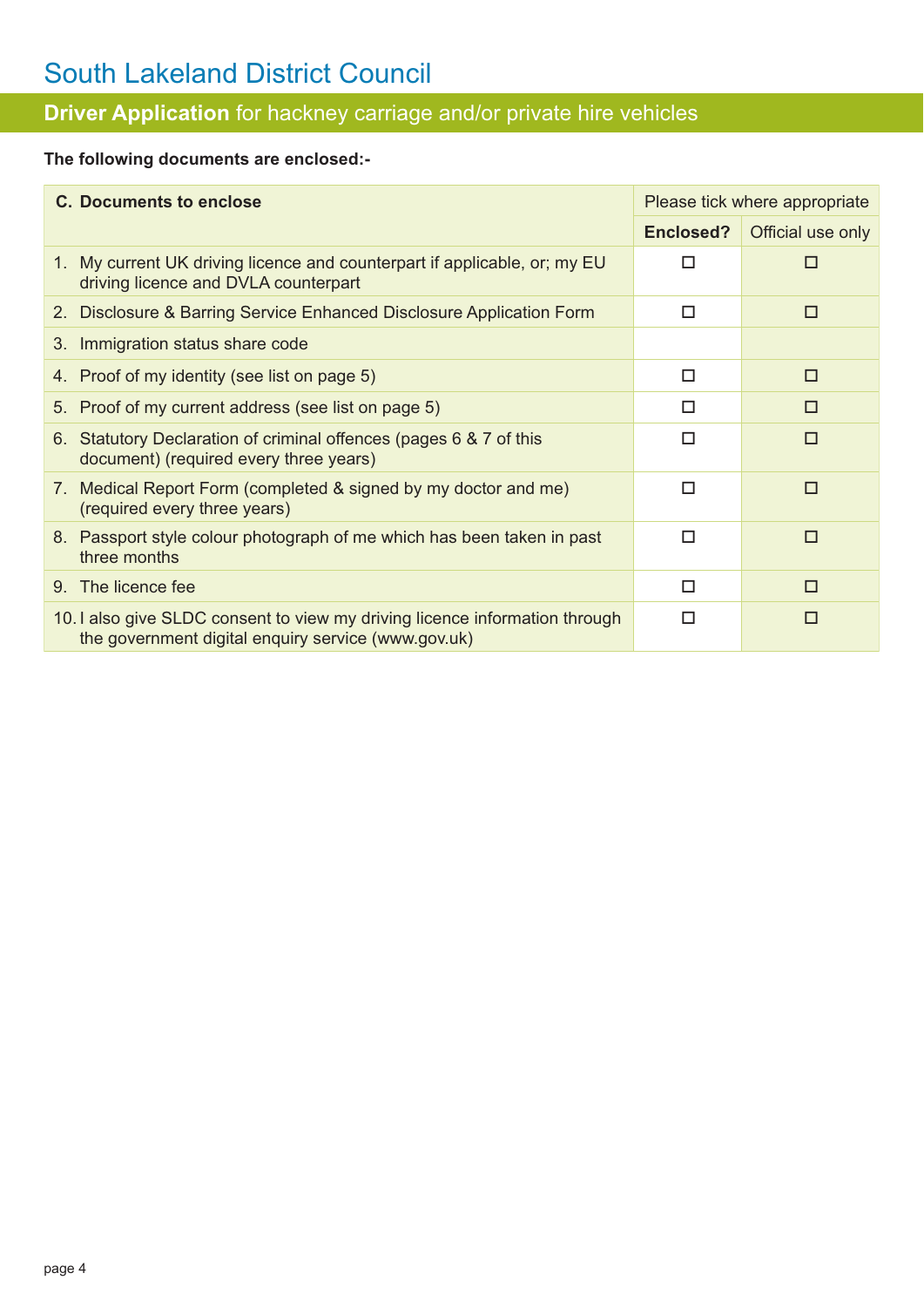### **Driver Application** for hackney carriage and/or private hire vehicles

### DBS checklist for driver applications

**An applicant for an enhanced DBS check must produce:** 

**1. Original document from Group 1; and** 

#### **2 Further original documents from Group 1, 2a or 2b; one of which must verify their current address.**

| Group 1                                                 | Tick if produced |
|---------------------------------------------------------|------------------|
| Passport                                                |                  |
| Biometric residence permit                              |                  |
| Current driving licence photocard (full or provisional) |                  |
| Birth certificate - issued within 12 months             |                  |
| Adoption certificate                                    |                  |

| <b>Group 2a (trusted government documents)</b>                                        | Tick if produced |
|---------------------------------------------------------------------------------------|------------------|
| Current driving licence photocard (full or provisional)                               | П                |
| Current driving licence (full or provisional) - paper version (if issued before 1998) |                  |
| Birth certificate - issued within 12 months                                           | П                |
| Marriage/civil partnership certificate                                                | П                |
| Immigration document, visa or work permit                                             | П                |
| <b>HM Forces ID card</b>                                                              | П                |
| <b>Firearms Licence</b>                                                               |                  |

| <b>Group 2b</b>                                                                                                                                                                         | Tick if produced |
|-----------------------------------------------------------------------------------------------------------------------------------------------------------------------------------------|------------------|
| Mortgage statement                                                                                                                                                                      | □                |
| Bank or building society statement                                                                                                                                                      | □                |
| Bank or building society account opening confirmation letter                                                                                                                            | П                |
| Credit card statement                                                                                                                                                                   | □                |
| Financial statement, for example pension or endowment                                                                                                                                   | □                |
| P45 or P60 statement                                                                                                                                                                    | П                |
| Council tax statement                                                                                                                                                                   | □                |
| Letter of sponsorship from future employment provider                                                                                                                                   | □                |
| Utility bill                                                                                                                                                                            | П                |
| Benefit statement, for example, child benefit or pension                                                                                                                                | П                |
| Central or local government, government agency, or local council document giving<br>entitlement, for example from the Department for Work and Pensions, the Employment<br>Service, HMRC | П                |
| <b>EEA National ID card</b>                                                                                                                                                             | □                |
| Irish passport card                                                                                                                                                                     | п                |
| Cards carrying the PASS accreditation logo                                                                                                                                              | п                |
| Letter from head teacher or college principal                                                                                                                                           | П                |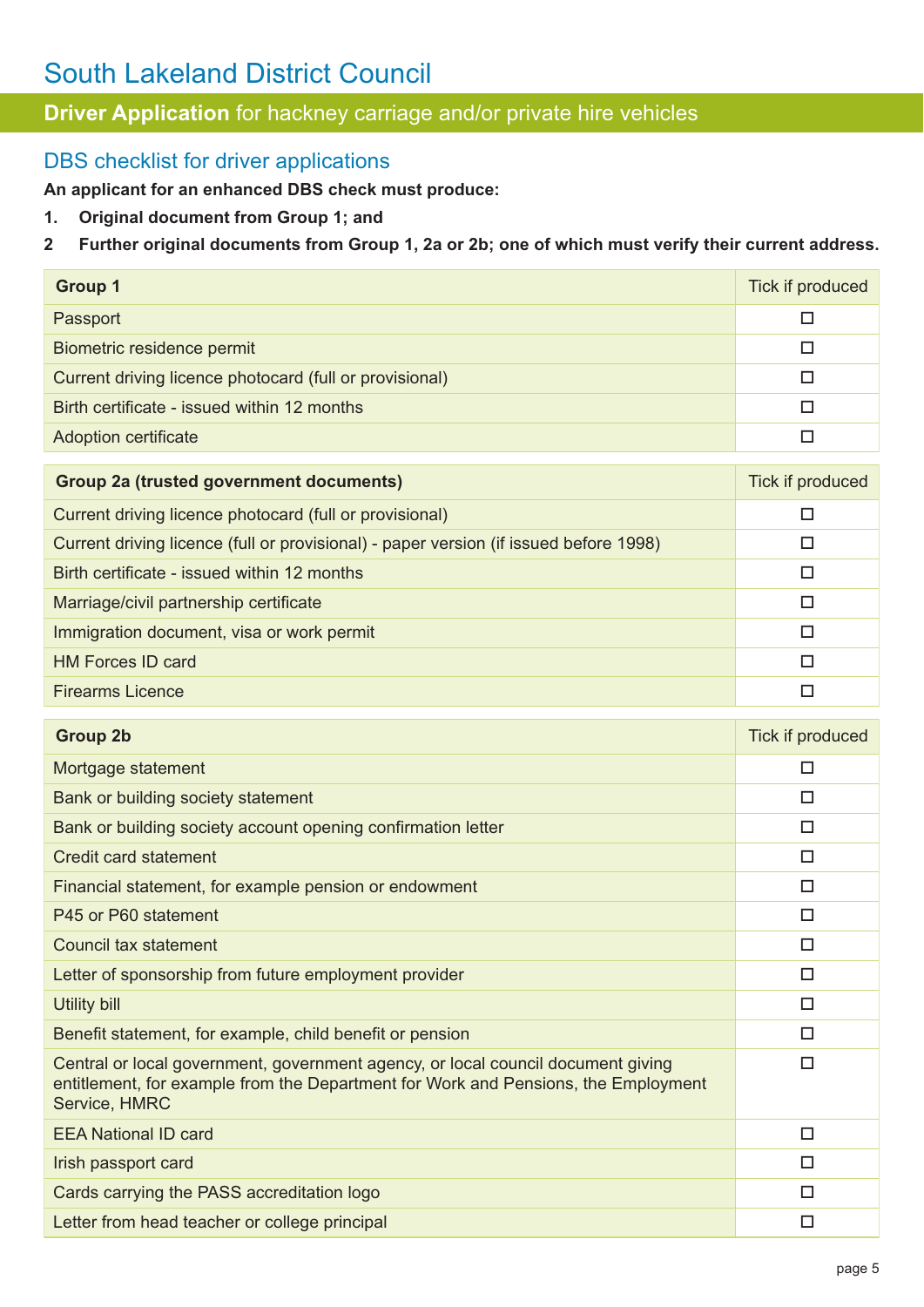### **Driver Application** for hackney carriage and/or private hire vehicles

### Applicants who aren't a national of the UK

**Non-UK nationals who are eligible for a DBS check and receiving payment for work, even if it is an allowance, for example a foster carer, must use the paid work route.**

|                                                                                                                                                                                                                                                                                                                                                                                                                    | Tick if produced |
|--------------------------------------------------------------------------------------------------------------------------------------------------------------------------------------------------------------------------------------------------------------------------------------------------------------------------------------------------------------------------------------------------------------------|------------------|
| A current passport or passport card showing that the holder is a national of the Republic<br>of Ireland.                                                                                                                                                                                                                                                                                                           | □                |
| A current document issued by the Home Office to a family member of an EEA or Swiss<br>citizen, and which indicates that the holder is permitted to stay in the United Kingdom in-<br>definitely.                                                                                                                                                                                                                   | □                |
| A current Biometric Immigration Document (Biometric Residence Permit) issued by the<br>Home Office to the holder indicating that the person named is allowed to stay indefinitely<br>in the UK, or has no time limit on their stay in the UK.                                                                                                                                                                      | □                |
| Online evidence of immigration status. Either via the View and Prove service, or using<br>the BRP or BRC online service. Issued by the Home Office to the employer or prospec-<br>tive employer, which indicates that the named person may stay in the UK and is permit-<br>ted to do the work in question. Must be valid. Note: this includes the EUSS digital status<br>confirmation.                            | $\Box$           |
| A current Immigration Status Document issued by the Home Office to the holder with an<br>endorsement indicating that the named person is allowed to stay indefinitely in the UK or<br>has no time limit on their stay in the UK, together with an official document giving the<br>person's permanent National Insurance number and their name issued by a government<br>agency or a previous employer.             | □                |
| A current passport endorsed to show that the holder is allowed to stay in the UK and is<br>currently allowed to do the type of work in question.                                                                                                                                                                                                                                                                   | □                |
| A current Biometric Immigration Document (Biometric Residence Permit) issued by the<br>Home Office to the holder which indicates that the named person can currently stay in<br>the UK and is allowed to do the work in question.                                                                                                                                                                                  | □                |
| A current document issued by the Home Office to a family member of an EEA or Swiss<br>citizen, and which indicates that the holder is permitted to stay in the United Kingdom for<br>a time limited period and to do the type of work in question.                                                                                                                                                                 | $\Box$           |
| A frontier worker permit issued under regulation 8 of the Citizens' Rights (Frontier<br>Workers (EU Exit) Regulations 2020.                                                                                                                                                                                                                                                                                        | □                |
| A current Immigration Status Document containing a photograph issued by the Home<br>Office to the holder with a valid endorsement indicating that the named person may stay<br>in the UK, and is allowed to do the type of work in question, together with an official<br>document giving the person's permanent National Insurance number and their name<br>issued by a government agency or a previous employer. | □                |
| A document issued by the Home Office showing that the holder has made an application<br>for leave to enter or remain under Appendix EU to the immigration rules on or before 30<br>June 2021 together with a Positive Verification Notice from the Home Office Employer<br><b>Checking Service.</b>                                                                                                                | □                |
| An Application Registration Card issued by the Home Office stating that the holder is<br>permitted to take the employment in question, together with a Positive Verification Notice<br>from the Home Office Employer Checking Service.                                                                                                                                                                             | □                |
| A Positive Verification Notice issued by the Home Office Employer Checking Service to<br>the employer or prospective employer, which indicates that the named person may stay<br>in the UK and is permitted to do the work in question.                                                                                                                                                                            | □                |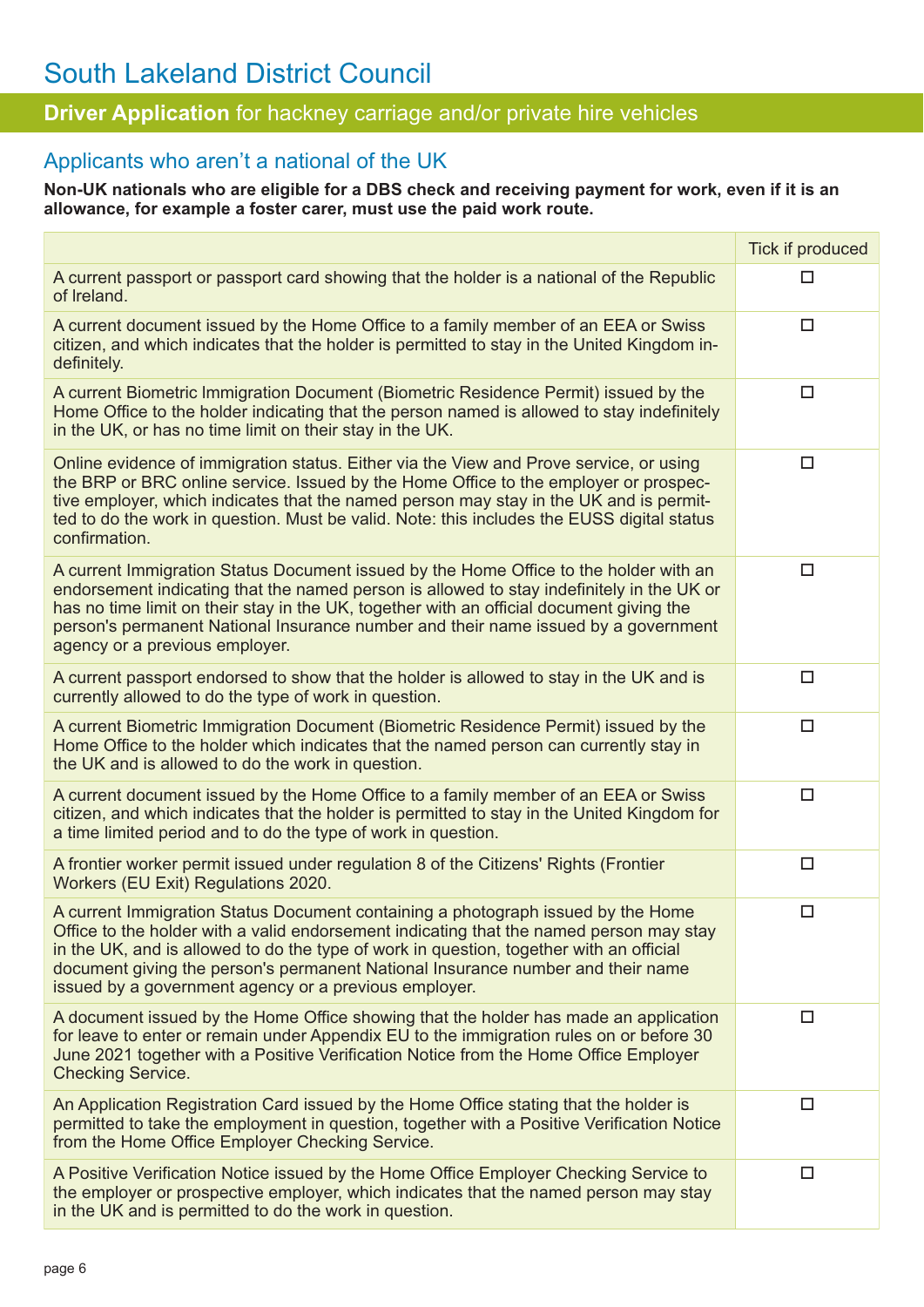### **Driver Application** for hackney carriage and/or private hire vehicles

#### Statutory Declaration

**To be completed by persons applying for a licence to (1) Drive a hackney carriage and/or private hire vehicle (2) Operate private hire vehicles.** 

**NB: The Rehabilitation of Offenders Act 1974 does not apply to Hackney Carriage/Private Hire Drivers convictions are never "spent" by virtue of the (Exceptions) (Amendment) Order 2002.**

| $l$ (full name):                                                      |                                                                                                                                                                                                                                                              |  |
|-----------------------------------------------------------------------|--------------------------------------------------------------------------------------------------------------------------------------------------------------------------------------------------------------------------------------------------------------|--|
| Of (full postal address):                                             |                                                                                                                                                                                                                                                              |  |
| Date of birth:                                                        |                                                                                                                                                                                                                                                              |  |
| Hereby declare that: (tick either declaration 1 or 2 as appropriate): |                                                                                                                                                                                                                                                              |  |
|                                                                       | 1. I have never been convicted of any offence and I have never been cautioned* by the<br>Police for any offence and I am not subject to any pending prosecution.                                                                                             |  |
|                                                                       | 2. I list here full details of every offence for which I have been convicted, together with full<br>details of every offence for which I have been cautioned* by the Police, and full details<br>of every offence for which I am currently being prosecuted. |  |

\*Please note that references to Police cautions include warnings and reprimands issued under Section 65 of the Crime and Disorder Act 1998

| <b>Convictions, Cautions and Pending Prosecutions Details (Including Motoring and Criminal)</b> |         |       |          |  |
|-------------------------------------------------------------------------------------------------|---------|-------|----------|--|
| Date of conviction/<br><b>Caution/Pending hearing</b>                                           | Offence | Court | Sentence |  |
|                                                                                                 |         |       |          |  |
|                                                                                                 |         |       |          |  |
|                                                                                                 |         |       |          |  |
|                                                                                                 |         |       |          |  |
|                                                                                                 |         |       |          |  |
|                                                                                                 |         |       |          |  |

#### **If necessary, please continue on reverse of sheet.**

I understand that any information about convictions and Police cautions provided in this application or during the currency of the licence to which this application relates, may be disclosed to a public meeting of the Council's Licensing Sub-Committee, and I consent to such disclosure.

I understand that if I knowingly or recklessly make a false statement or omit any material particulars in giving the above information, I may be liable to prosecution under Section 57 of the Local Government (Miscellaneous Provisions) Act 1976.

| Signed: |  | Date: |  |
|---------|--|-------|--|
|---------|--|-------|--|